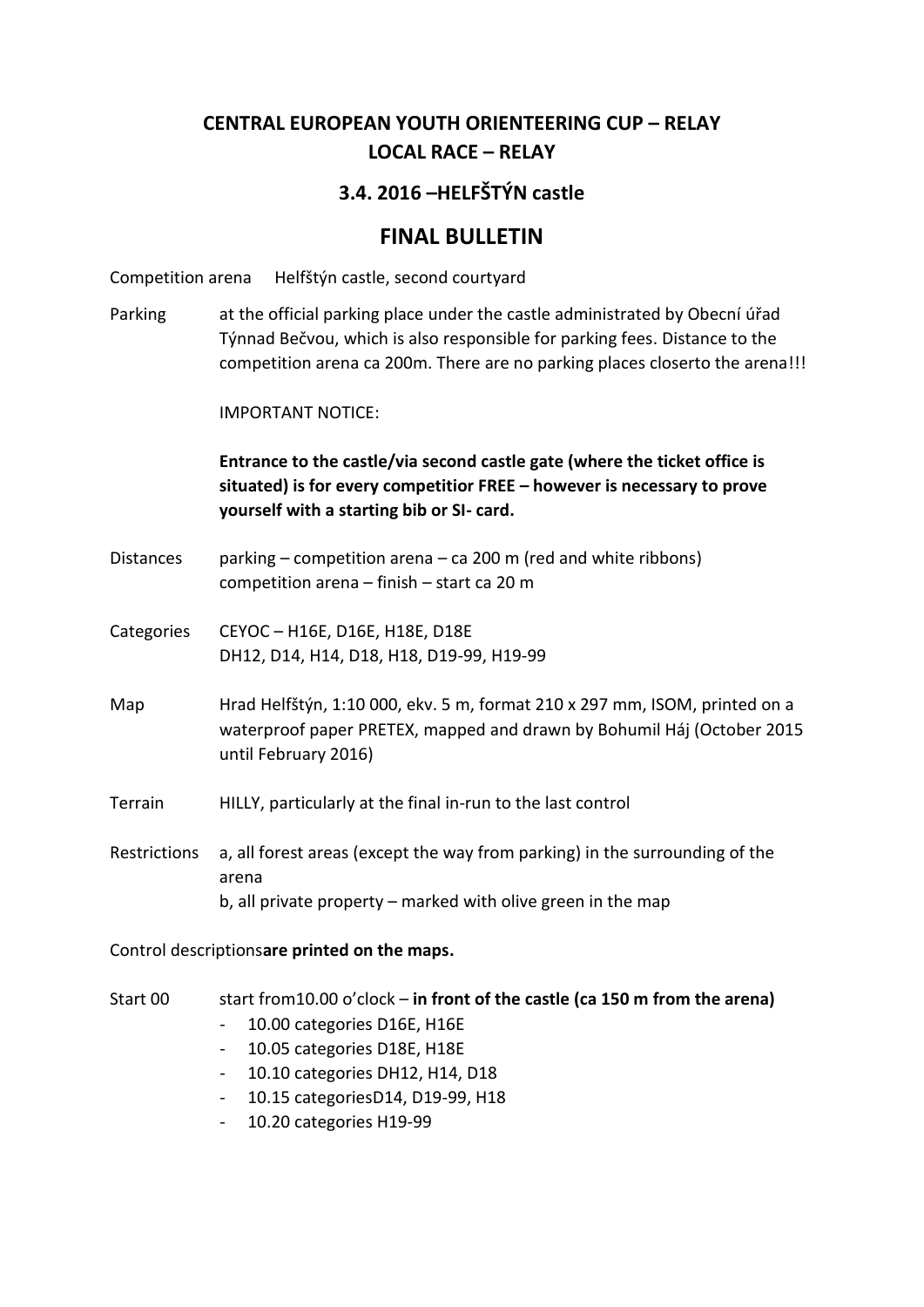### Organization of competition:

- A. THERE IS NO CLASSICAL MAP DISTRIBUTION
	- o start of the first legs is outside the arena, in front of the castle competitors will have their maps laid in front of them and will grab them at starters say
	- o other competitor will get their map folded when entering the corridor. The map can by unfolded after the changeover
- B. SPECTATORS LEG AND RUN THROUGH THE CASTLE
	- $\circ$  categories DH12, D14 a H14 have no spectators leg they run through the castle only once(from the last control near the gate in rampartsunder the tower towards the finish on second courtyard)
	- o other categories run through the castle twice (first through the spectators leg – between controls No. 100 and 64 – and then again from control No. 100 towards the finish on second courtyard). **CONTROL NO. 100 IS PUNCHED TWICE**.



- Finish competitor ends his race by punching the finish SI-unit and by the SI- readout, final referee decides the rank after the third leg
- Time limit 150 minutesfor relay
- Refreshment water and ion drink will be provided after the race in the finish area For further refreshment you are welcome to go to the castle restaurant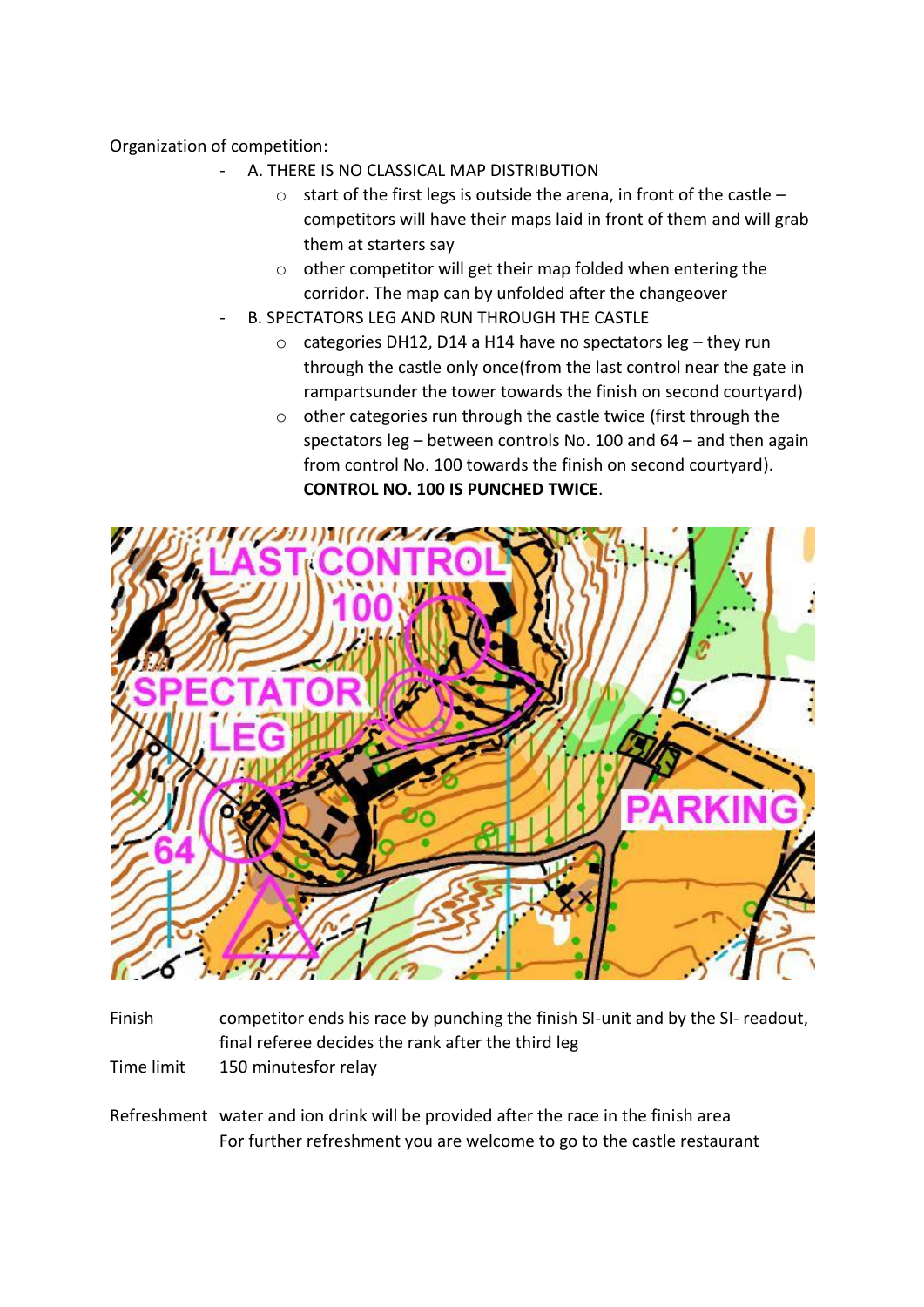### WC in the castle areal

Map hand-outmaps will be handed in after the race – the hand out will be after last competitor's start (announced by radio)

Results preliminary results will be displayed in the competition area, final results can be found at the website and in IS ORIS

Prize giving ceremony ca at 13 o'clock (announced also by radio) in the competition. First3 in all categories will be declared.

First aid all competitors start at their own risk, first aid will be provided in the finish

Jury membership will be offered to these people Thomas Rewig (GER), Marek Cahel (CZE), TomekPabich (POL)

### COURSE DESCRIPTION

| category        | length (km) | climbing(m) | No. of controls |
|-----------------|-------------|-------------|-----------------|
| <b>D16E</b>     | 4.1         | 190         | 14              |
| <b>H16E</b>     | 5.0         | 210         | 15              |
| <b>D18E</b>     | 4.4         | 230         | 16              |
| <b>H18E</b>     | 5.6         | 290         | 17              |
| <b>DH12</b>     | 2.2         | 100         | 9               |
| D14             | 2.6         | 110         | 10              |
| H14             | 2.6         | 110         | 10              |
| D <sub>18</sub> | 4.1         | 190         | 14              |
| H <sub>18</sub> | 5.0         | 210         | 15              |
| D19-99          | 4.3         | 230         | 16              |
| H19-99          | 5.6         | 290         | 17              |

#### TIME SCHEDULE

| Presence - in the competition arena     | $9.00 - 10.00$  |
|-----------------------------------------|-----------------|
| Start 00                                | 10.00           |
| Free start categories HDR a P           | $12.10 - 14.30$ |
| Prize giving ceremony CEYOC and Elite   | ca 13.00        |
| Prize giving ceremony local competition | ca 15.30        |